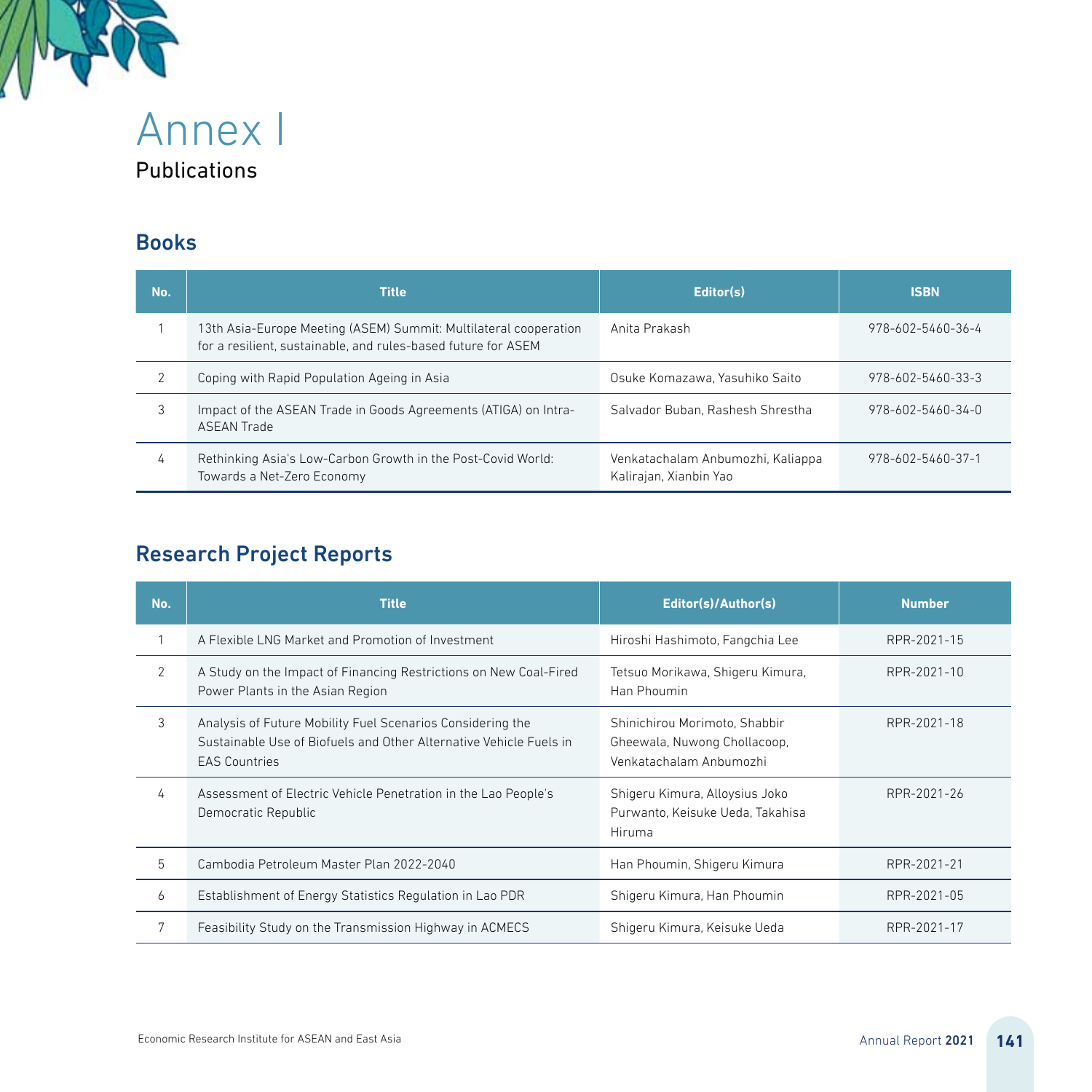| No. | <b>Title</b>                                                                                                                                                                           | Editor(s)/Author(s)                                                                                                       | <b>Number</b> |
|-----|----------------------------------------------------------------------------------------------------------------------------------------------------------------------------------------|---------------------------------------------------------------------------------------------------------------------------|---------------|
| 8   | Global Situation of Small Modular Reactor Development and<br>Deployment                                                                                                                | Tomoko Murakami, Venkatachalam<br>Anbumozhi                                                                               | RPR-2021-07   |
| 9   | Global Value Chains and Investment: Changing Dynamics in Asia                                                                                                                          | Ben Shepherd, Anita Prakash                                                                                               | RPR-2021-01   |
| 10  | Hydrogen Sourced from Renewables and Clean Energy: A Feasibility<br>Study of Achieving Large-scale Demonstration                                                                       | Yanfei Li, Han Phoumin, Shigeru<br>Kimura                                                                                 | RPR-2021-19   |
| 11  | Maritime Policy and Eastern Indonesia Development                                                                                                                                      | Fauziah Zen, M. Halley Yudhistira                                                                                         | RPR-2021-24   |
| 12  | Pioneering Chronic-phase Rehabilitation and Nutritional<br>Management in Cambodia, the Lao People's Democratic Republic,<br>and Viet Nam: Promotion of a Broad-based Healthcare System | Masaki Nishio, Mihoko Nakayama,<br>Chika Hamasaki, Osuke Komazawa                                                         | RPR-2021-20   |
| 13  | Population Ageing in Thailand                                                                                                                                                          | Duangjai Lorthanavanich, Narumol<br>Nirathron, Surat Teerakapibal,<br>Nopadol Rompho, Arunee Tanvisuth,<br>Osuke Komazawa | RPR-2021-06   |
| 14  | Promotion of Electromobility in ASEAN: States, Carmakers, and<br>International Production Networks                                                                                     | Martin Schroder, Fusanori Iwasaki.<br>RPR-2021-03<br>Hideo Kobayashi                                                      |               |
| 15  | Public Attitudes Towards Energy Policy and Sustainable<br>Development in ASEAN Countries                                                                                               | Hisashi Yoshikawa                                                                                                         | RPR-2021-22   |
| 16  | Qualifications Framework for Long-term Care Workers in India,<br>Japan, and the Philippines                                                                                            | Takeo Ogawa, Osuke Komazawa                                                                                               | RPR-2021-09   |
| 17  | Research on Patent Examination Practices for Emerging<br>Technologies in ASEAN Member States                                                                                           | Kazuo Hoshino, Yuji Okuma, Hitoshi<br>Nishimura                                                                           | RPR-2021-16   |
| 18  | Social Enterprises and Disability: Fostering Innovation, Awareness,<br>and Social Impact in the ASEAN Region                                                                           | Nicola Crosta, Allison Sanders<br>RPR-2021-12                                                                             |               |
| 19  | Strengthening Emerging Asia's Power Sector                                                                                                                                             | The National Bureau of Asian<br>Research                                                                                  | RPR-2021-02   |
| 20  | Study on the Potential for Promoting Carbon Dioxide Capture,<br>Utilisation, and Storage (CCUS) in ASEAN Countries Vol. II                                                             | Shigeru Kimura, Kikuko Shinchi,<br>RPR-2021-25<br>Ulysses Coulmas, Ayami Saimura                                          |               |
| 21  | Technical Guidelines for Energy Efficiency and Conservation in<br><b>Commercial Buildings</b>                                                                                          | RPR-2021-14<br>Shigeru Kimura, Leong Siew Meng                                                                            |               |
| 22  | The Economics and Risks of Power Systems with High Shares of<br>Renewable Energies                                                                                                     | Matsuo Yuji, Alloysius Joko Purwanto                                                                                      | RPR-2021-13   |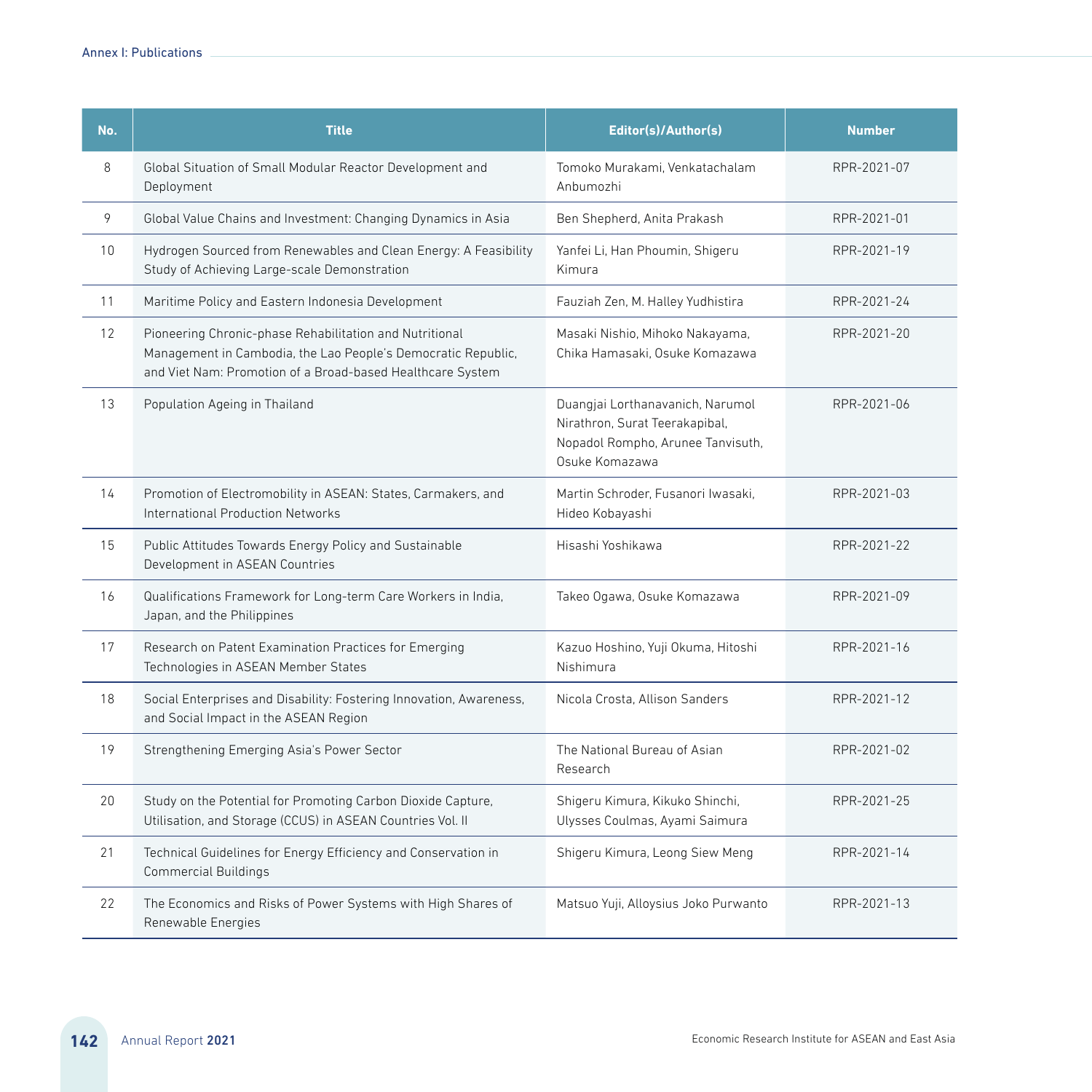| No. | <b>Title</b>                                                                                                                                                                        | Editor(s)/Author(s)                                                                          | <b>Number</b> |
|-----|-------------------------------------------------------------------------------------------------------------------------------------------------------------------------------------|----------------------------------------------------------------------------------------------|---------------|
| 23  | Towards Seamless Trade Facilitation in ASEAN Baseline Study                                                                                                                         | Dionisius A. Narjoko, Salvador Buban,<br>Rashesh Shrestha, Doan Thi Thanh<br>Ha, Edo Setyadi | RPR-2021-08   |
| 24  | Trauma Care in India and Japan: Current Situation and Future<br>Prospects                                                                                                           | Rajesh Malhotra, Yasumitsu Mizobata                                                          | RPR-2021-23   |
| 25  | UK-ASEAN Trade: Strengthening the Supply Chain Linkages                                                                                                                             | Anita Prakash, Alicia Garcia Herrero,<br>David Martinez Turegano                             | RPR-2021-11   |
| 26  | Understanding Relevant Sustainable Development Goal Targets<br>Related to Labour Migration in the Association of Southeast Asian<br>Nations During the Coronavirus Disease Pandemic | Shivakumar Srinivas, Satya<br>Sivaraman                                                      | RPR-2021-04   |

## Discussion Papers

| No.            | Author(s)<br><b>Title</b>                                                                                                                                      |                                                                | <b>Number</b> |
|----------------|----------------------------------------------------------------------------------------------------------------------------------------------------------------|----------------------------------------------------------------|---------------|
|                | A Firm-level Analysis of the Impact of the Coronavirus<br>Outbreak in ASEAN                                                                                    | Wasim Ahmad, Rishman Jot Kaur<br>Chahal, Shirin Rais           |               |
| $\overline{2}$ | A 'She-session'? The Impact of COVID-19 on the Labour<br>Market in Thailand                                                                                    | Sasiwimon Warunsiri Paweenawat<br>and Lusi Liao                | 378           |
| 3              | Aviation Market Development in the New Normal Post the<br>COVID-19 Pandemic: An Analysis of Air Connectivity and<br><b>Business Travel</b>                     | Xiaowen Fu, David A. Hensher, Nicole<br>T. T. Chen. Junbiao Su | 400           |
| 4              | Central Banks' Responses to COVID-19 in ASEAN<br>Economies                                                                                                     | Charan Singh, Pabitra Kumar Jena                               |               |
| 5              | Chief Executive Officer Attributes and Trade                                                                                                                   | Tadashi Ito, Yukiko Umeno Saito                                | 424           |
| 6              | Could the COVID-19 Crisis Affect Remittances and Labour<br>Alberto Posso<br>Supply in ASEAN Economies? Macroeconomic Conjectures<br>Based on the SARS Epidemic |                                                                | 373           |
| 7              | COVID-19 and Regional Solutions for Mitigating the Risk<br>of Small and Medium-sized Enterprise Finance in ASEAN<br>Member States                              | Farhad Taghizadeh-Hesary, Han<br>Phoumin, Ehsan Rasoulinezhad  | 399           |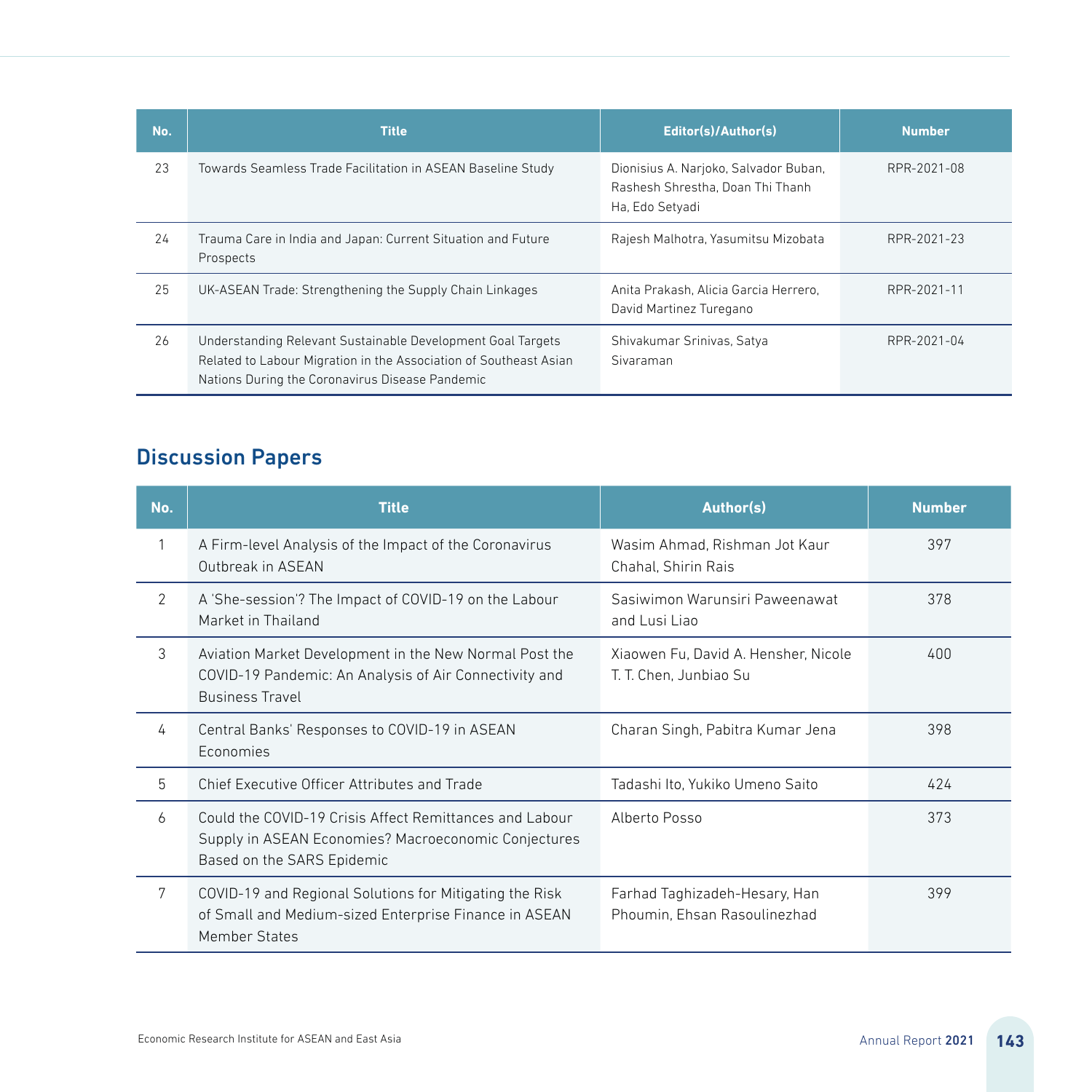| No. | <b>Title</b>                                                                                                                               | Author(s)                                                                                                           | <b>Number</b> |
|-----|--------------------------------------------------------------------------------------------------------------------------------------------|---------------------------------------------------------------------------------------------------------------------|---------------|
| 8   | COVID-19 and Services Trade in ASEAN+6: Implications and<br><b>Estimates from Structural Gravity</b>                                       | Anirudh Shingal                                                                                                     | 369           |
| 9   | COVID-19 and Socio-Economic Inequalities in Indonesia: A<br>Subnational-level Analysis                                                     | Aloysius Gunadi Brata, Eusebius<br>Pantja Pramudya, Esther Sri Astuti,<br>Heffi Christya Rahayu, Heronimus<br>Heron |               |
| 10  | COVID-19 Tourism Recovery in the ASEAN and East Asia<br>Region: Asymmetric Patterns and Implications                                       | Stathis Polyzos, Anestis Fotiadis,<br>Aristeidis Samitas                                                            | 379           |
| 11  | COVID-19, Air Transportation, and International Trade in the<br>ASEAN+5 Region                                                             | Anming Zhang, Xiaoqian Sun,<br>Sebastian Wandelt, Yahua Zhang,<br>Shiteng Su, Ronghua Shen                          | 401           |
| 12  | COVID-19: Impacts of Indonesia's Trade                                                                                                     | Lili Yan Ing, Yessy Vadila                                                                                          | 413           |
| 13  | Digital Technology Adoption and Indonesia's MSMEs during<br>the COVID-19 Pandemic                                                          | Teguh Yudo Wicaksono, Andre<br>Simangunsong                                                                         |               |
| 14  | Domestic Tourism as a Pathway to Revive the Tourism<br>Industry and Business Post the COVID-19 Pandemic                                    | Jennifer Chan                                                                                                       | 392           |
| 15  | East Asian Integration and Its Main Challenge: NTMs in<br>Australia, China, India, Japan, Republic of Korea, and New<br>Zealand            | Lili Yan Ing, Grace Hadiwidjaja                                                                                     | 388           |
| 16  | East Asian Production Networks Amidst the COVID-19<br>Shock                                                                                | Ayako Obashi                                                                                                        | 377           |
| 17  | East Asian Production Networks Go Beyond the Gravity<br>Prediction                                                                         | Mitsuyo Ando, Fukunari Kimura,<br>Kenta Yamanouchi                                                                  | 425           |
| 18  | Economic and Emission Impact of Australia-China Trade<br>Disruption: Implication for Regional Economic Integration                         | Xunpeng Shi, Tsun Se Cheong,<br>Michael Zhou                                                                        | 387           |
| 19  | Education for All? Assessing the Impact of Socio-economic<br>Disparity on Learning Engagement During the COVID-19<br>Pandemic in Indonesia | Samuel Nursamsu. Wisnu Harto<br>Adiwijoyo, Anissa Rahmawati                                                         | 408           |
| 20  | Effective Rates of Protection in a World With Non-Tariff<br>Measures and Supply Chains: Evidence from ASEAN                                | Ben Shepherd                                                                                                        | 394           |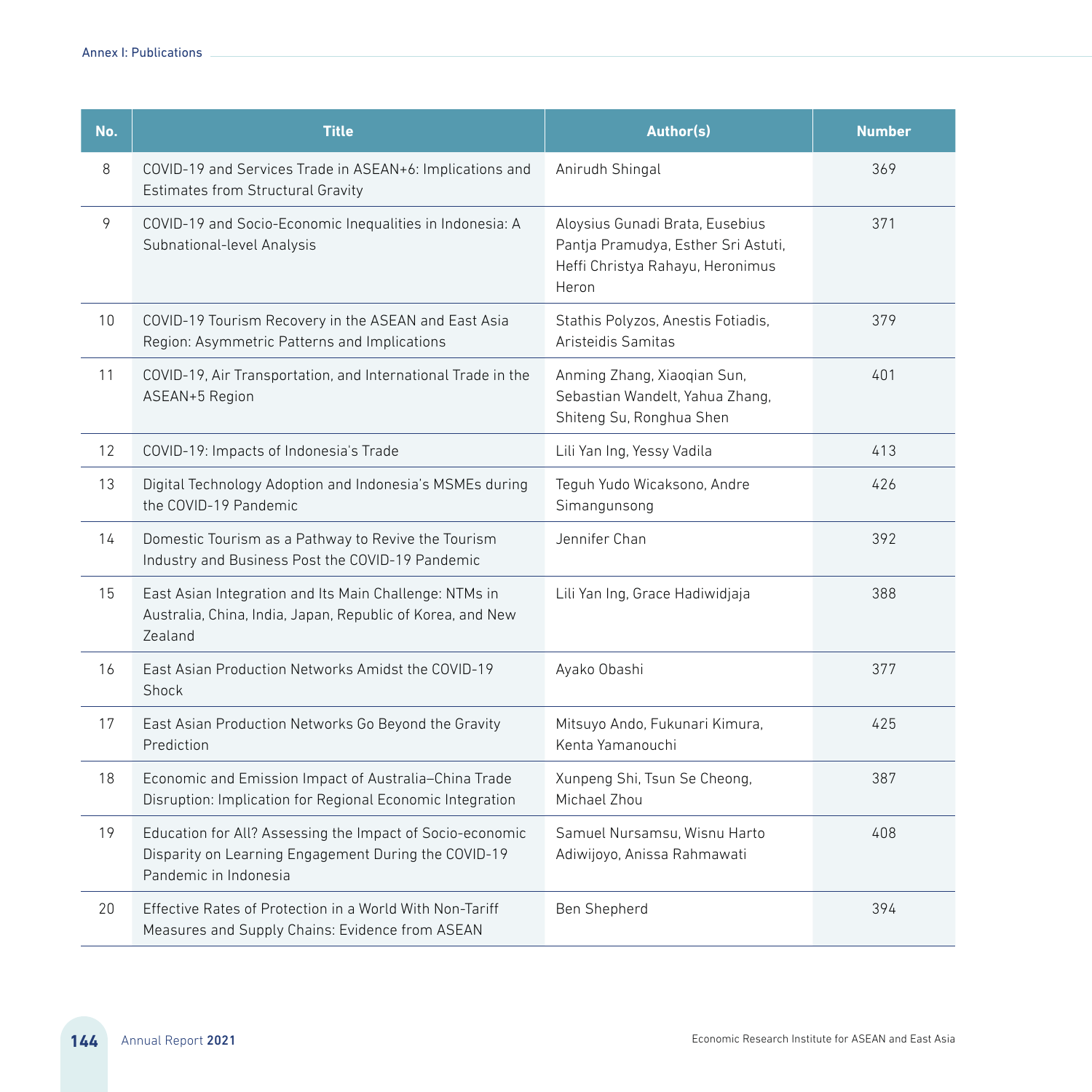| No. | <b>Title</b>                                                                                                                                                               | Author(s)                                                 | <b>Number</b> |
|-----|----------------------------------------------------------------------------------------------------------------------------------------------------------------------------|-----------------------------------------------------------|---------------|
| 21  | Entry Mode Choice and Performance of Foreign Direct<br>Investment Firms in Emerging Economies: Micro-evidence<br>from Viet Nam                                             | Linh Bui, Huyen Hoang, Hang Bui                           |               |
| 22  | Exploring Digital Economic Agreements to Promote Digital<br>Connectivity in ASEAN                                                                                          | Sarah Y Tong, Yao Li, Tuan Yuen Kong                      | 391           |
| 23  | Export Market Survival of Pioneers and Followers                                                                                                                           | Chin Hee Hahn, Ju Hyun Pyun                               | 415           |
| 24  | Facilitating Trade in Pharmaceuticals: A Response to the<br>COVID-19 Pandemic                                                                                              | Ben Shepherd                                              | 372           |
| 25  | Feeling the Pulse of Global Value Chains: Air Cargo and<br>COVID-19                                                                                                        | Christopher Findlay, Hein Roelfsema,<br>Niall Van De Wouw | 390           |
| 26  | Financial Market Responses to Government COVID-19<br>Pandemic Interventions: Empirical Evidence from South-<br>East and East Asia                                          | Hai Anh La, Riyana Miranti                                | 374           |
| 27  | Global Value Chains and Premature Deindustrialisation in<br>Malaysia                                                                                                       | Cassey Lee                                                | 423           |
| 28  | How ASEAN Can Improve Its Response to the Economic<br>Crisis Generated by the COVID-19 Pandemic: Inputs drawn<br>from a comparative analysis of the ASEAN and EU responses | Antonio Fanelli                                           | 375           |
| 29  | How Do Sectoral Employment Structures Affect Mobility<br>during the COVID-19 Pandemic?                                                                                     | Donny Pasaribu, Deasy Pane, Yudi<br>Suwarna               | 380           |
| 30  | Identifying the Impact of Supply Chain Disruption Caused by<br>COVID-19 on Manufacturing Production in Japan                                                               | Tadashi Ito                                               | 405           |
| 31  | Impacts of COVID-19 on the Energy Demand Situation of<br>East Asia Summit Countries                                                                                        | Shigeru Kimura, Ikarii Ryohei, Endo<br>Seiya              | 389           |
| 32  | Implicit Subsidies for Infrastructure and Their Implications<br>for Contingent Liabilities in Selected East Asian Countries                                                | Astrid Dita, Sandy Maulana                                | 427           |
| 33  | Indonesia's Local Content Requirements: An Assessment<br>on Consistency with Free Trade Agreement Commitments                                                              | Oscar Fernando, Lili Yan Ing                              | 420           |
| 34  | Indonesia's Local Content Requirements: Assessment with<br><b>WTO Rules</b>                                                                                                | Michelle Limenta, Lili Yan Ing                            | 414           |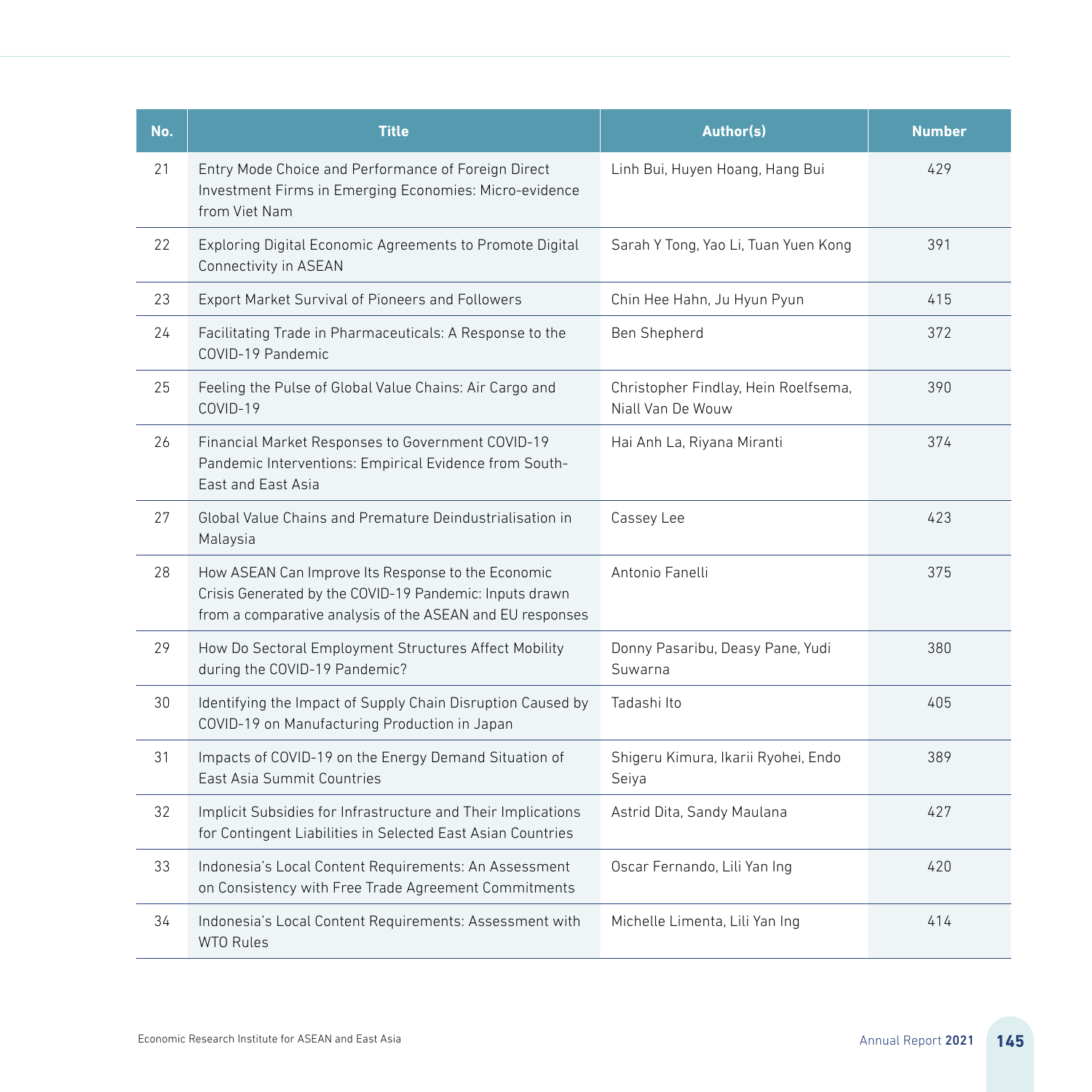| No. | <b>Title</b>                                                                                                                                                                 | Author(s)                                                                           | <b>Number</b> |  |
|-----|------------------------------------------------------------------------------------------------------------------------------------------------------------------------------|-------------------------------------------------------------------------------------|---------------|--|
| 35  | Innovation, Product Sophistication and Export Market<br>Survival: A Study of Indian Manufacturing                                                                            | Subash Sasidharan, Ketan Reddy                                                      | 412           |  |
| 36  | Is the COVID-19 Pandemic Recasting Global Value Chains in<br>East Asia?                                                                                                      | Nobuaki Yamashita, Kiichiro<br>Fukasaku                                             | 386           |  |
| 37  | Local Content Requirements: Assessment from Investment<br>Law                                                                                                                | Lili Yan Ing, Juniarto James Losari                                                 | 416           |  |
| 38  | Market Entry, Survival, and Exit of Firms in the Aftermath<br>of Natural Hazard-related Disasters: A Case Study of<br>Indonesian Manufacturing Plants                        | Arlan Brucal, Shilpita Mathews                                                      | 411           |  |
| 39  | Overview of Foreign Direct Investment, Trade, and Global<br>Value Chains in East Asia                                                                                        | Ayako Obashi                                                                        | 417           |  |
| 40  | Participation in Global Value Chains and Rent Sharing by<br>Small Firms in Viet Nam                                                                                          | Nobuaki Yamashita, Doan Thi Thanh<br>Ha                                             | 419           |  |
| 41  | Policy Strategies to Strengthen the Travel and Tourism<br>Sectors from the COVID-19 Pandemic Shocks: A<br>Computable General Equilibrium Model for the Indonesian<br>Economy | Irlan Adiyatma Rum                                                                  |               |  |
| 42  | Potential for India's Entry into Factory Asia: Some Casual<br>Findings from International Trade Data                                                                         | Mitsuyo Ando, Kenta Yamanouchi,<br>Fukunari Kimura                                  | 381           |  |
| 43  | Projecting Infrastructure Needs and the Financing<br>Mechanism: A Review of Estimations by ADB, McKinsey, and<br>the OECD                                                    | Fauziah Zen, Michael Regan                                                          | 428           |  |
| 44  | Reconciling Tax and Trade Rules in the Digitalised Economy:<br>Challenges for ASEAN and East Asia                                                                            | Jane Kelsey                                                                         | 395           |  |
| 45  | Regulatory Distance, Margins of Trade, and Regional<br>Integration: The Case of the ASEAN+5                                                                                  | VGR Chandran Govindaraju, Neil<br>Foster-McGregor, Evelyn Shyamala<br>Devadason     | 403           |  |
| 46  | Robustness and Resilience of Supply Chains During the<br>COVID-19 Pandemic: Findings from a Questionnaire Survey<br>on the Supply Chain Links of Firms in ASEAN and India    | Yasuyuki Todo, Keita Oikawa,<br>Masahito Ambashi, Fukunari Kimura,<br>Shujiro Urata | 407           |  |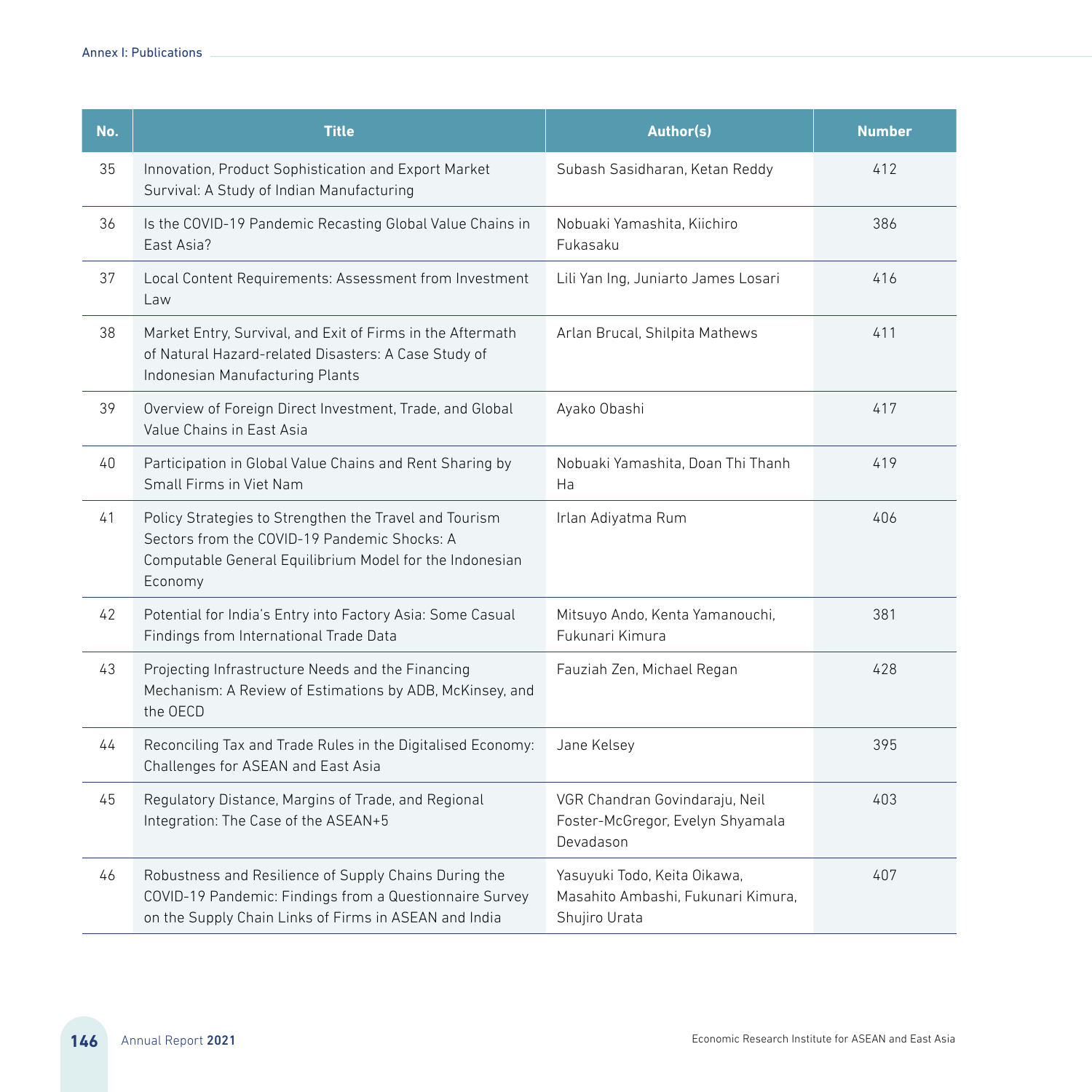| No. | <b>Title</b>                                                                                                                                                                                                                    | Author(s)                                                                           | <b>Number</b> |
|-----|---------------------------------------------------------------------------------------------------------------------------------------------------------------------------------------------------------------------------------|-------------------------------------------------------------------------------------|---------------|
| 47  | Spillover Effects of Foreign and Domestic Exporting<br>Firms on Export Decisions of Local Manufacturing Firms:<br>Evidence from Viet Nam                                                                                        | Quang Hoan Truong, Van Chung Dong                                                   |               |
| 48  | Spillover Effects of Social and Economic Interactions<br>Ernawati Pasaribu, Puguh B.<br>on COVID-19 Pandemic Vulnerability Across Indonesia's<br>Irawan, Tiodora H. Siagian, Ika Yuni<br>Wulansari, Robert Kurniawan<br>Regions |                                                                                     | 409           |
| 49  | Technical Barriers to Trade and the Performance of Indian<br>Exporters                                                                                                                                                          | Pavel Chakraborthy, Rahul Singh                                                     | 393           |
| 50  | Technical Barriers to Trade, Product Quality and Trade<br>Margins: Firm-level Evidence                                                                                                                                          | Doan Thi Thanh Ha, Hongyong Zhang                                                   | 421           |
| 51  | The COVID-19 Pandemic, Air Transport Perturbation, and<br>Sector Impacts in ASEAN Plus Five: A Multiregional Input-<br>Output Inoperability Analysis                                                                            | Tamat Sarmidi, Norlin Khalid,<br>Muhamad Rias K. V. Zainuddin, Sufian<br>Jusoh      |               |
| 52  | The Effect of Non-Tariff Measures on Global Value Chain<br>Participation                                                                                                                                                        | Upalat Korwatanasakul, Youngmin<br><b>Baek</b>                                      | 382           |
| 53  | The Effect of the COVID-19 Pandemic on Global Production<br>Sharing in East Asia                                                                                                                                                | Archanun Kohpaiboon, Juthathip<br>Jongwanich                                        | 370           |
| 54  | The Effects of SPSs and TBTs on Innovation: Evidence from<br>Exporting Firms in Viet Nam                                                                                                                                        | Duc Anh Dang, Vuong Anh Dang                                                        | 383           |
| 55  | The EU-China Comprehensive Agreement on Investment:<br>Lessons Learnt for Indonesia                                                                                                                                             | Lili Yan Ing, Junianto James Losari                                                 | 396           |
| 56  | The Global Economic Impact of the COVID-19 Pandemic:<br>The Second Wave and Policy Implications                                                                                                                                 | Gyeong Lyeob Cho, Minsuk Kim, Yun<br>Kyung Kim                                      | 404           |
| 57  | The Impact of COVID-19 on Business Activities and Supply<br>Chains in the ASEAN Member States and India                                                                                                                         | Keita Oikawa, Yasuyuki Todo,<br>Masahito Ambashi, Fukunari Kimura.<br>Shujiro Urata | 384           |
| 58  | The Nexus between Inward Foreign Direct Investment and<br>Global Value Chains in Developing Countries: A Case Study<br>of Viet Nam                                                                                              | Huy Hoang Nguyen, Quang Hoan<br>Truong                                              | 418           |
| 59  | The Role of Digitalisation in Shaping India's Global Value<br>Chain Participation                                                                                                                                               | Subash Sasidharan, Ketan Reddy                                                      | 376           |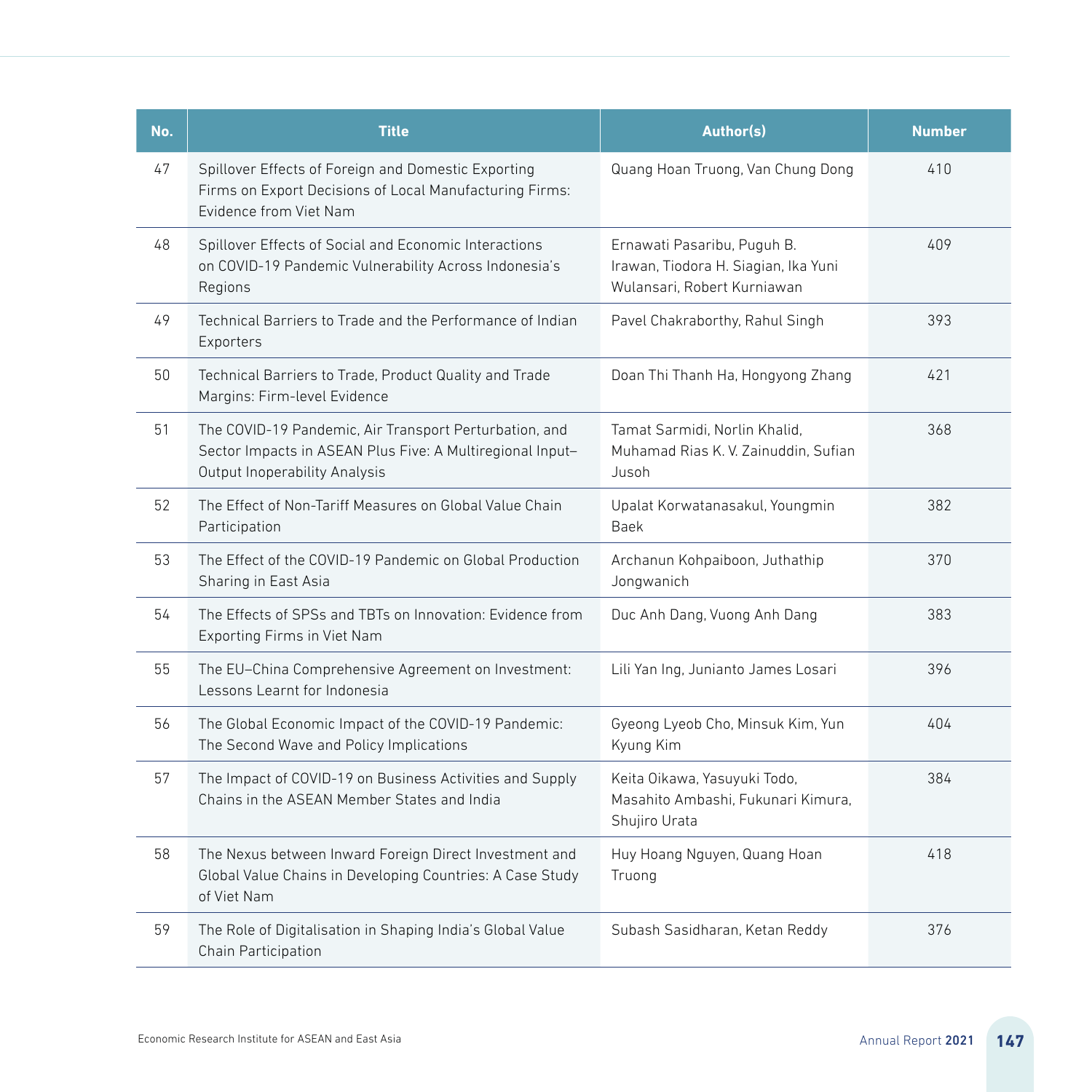| No. | <b>Title</b>                                                                                                                                     | Author(s)                                                                                                              | <b>Number</b> |
|-----|--------------------------------------------------------------------------------------------------------------------------------------------------|------------------------------------------------------------------------------------------------------------------------|---------------|
| 60  | The Trade Restrictiveness Index and Its Impact on Trade<br>Performance in Selected East Asian Countries                                          | Norlin Khalid, Muhamad Rias K V<br>Zainuddin, Tamat Sarmidi, Sufian<br>Jusoh, Mohd Helmi Ali, Falig Razak              | 402           |
| 61  | Tracking the Ups and Downs in Indonesia's Economic<br>Activity During COVID-19 Using Mobility Index: Evidence<br>from Provinces in Java and Bali | Yose Rizal Damuri, Prabaning Tyas,<br>Haryo Aswicahyono, Lionel Priyadi,<br>Stella Kusumawardhani, Ega Kurnia<br>Yazid | 385           |
| 62  | Understanding SME Trade Finance in ASEAN: An Overview                                                                                            | Tony Cavoli, David Christian, Rashesh<br>Shrestha                                                                      | 422           |

#### Policy Brief

| No.            | <b>Title</b>                                                                                                        | Author(s)                                                                           |             |
|----------------|---------------------------------------------------------------------------------------------------------------------|-------------------------------------------------------------------------------------|-------------|
| 1              | ASEM's Role in Promoting Asia-Europe E-Commerce                                                                     | Lurong Chen                                                                         | $2021 - 03$ |
| $\overline{2}$ | Digital Asia: Facing Challenges from GVCs Digitalisation,<br>US-China Decoupling, and the Covid-19 Pandemic         | Lurong Chen                                                                         |             |
| 3              | Economic Policies to take Advantage of the Vigorous Private<br>Dynamism in AMS and India during the COVID-19 Crisis | Keita Oikawa, Yasuyuki Todo,<br>Masahito Ambashi. Fukunari<br>Kimura, Shujiro Urata | $2021 - 02$ |
| 4              | Firms' Financial Distress during the COVID-19 Pandemic<br>and Fiscal Incentives                                     | Tri Mulyaningsih, Malik Cahyadin,<br>Tamat Sarmidi                                  | 2021-07     |
| 5              | Global Value Chains and COVID-19: An Update on Machinery<br>Production Networks in East Asia                        | Mitsuyo Ando, Kazunobu<br>Hayakawa                                                  | $2021 - 04$ |
| 6              | Impacts of the RCEP on ASEAN and ASEAN Least<br>Developed Countries in the Post-pandemic Recovery                   | Shandre Thangavelu, Shujiro<br>Urata, Dionisius A. Narjoko                          | $2021 - 01$ |
| 7              | Social Enterprises and Disability: Promoting Inclusion,<br>Innovation, and Entrepreneurship in ASEAN                | Nicola Crosta, Allison Sanders.<br>Giulia Ajmone Marsan, Lina<br>Maulidina Sabrina  | $2021 - 06$ |